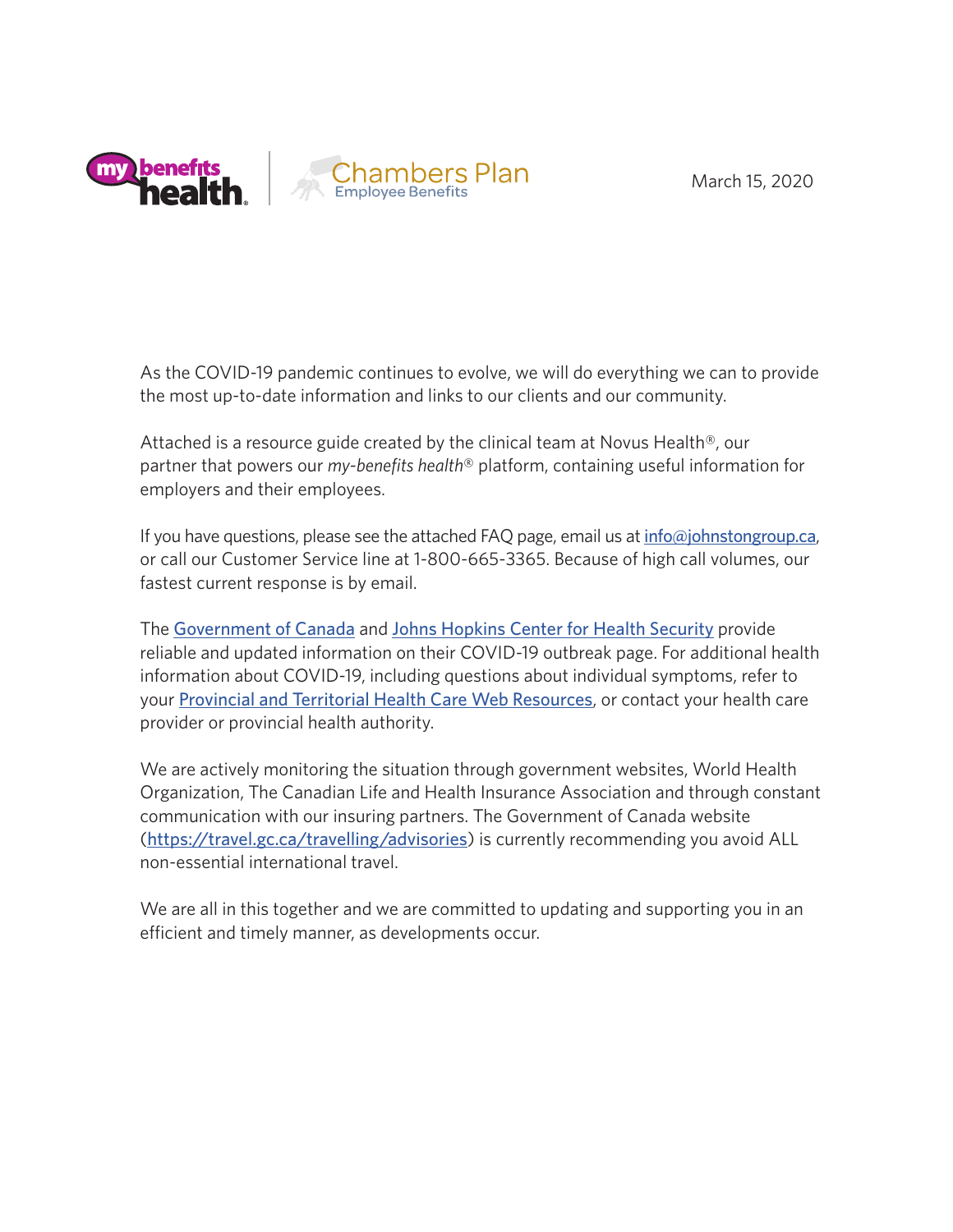

# **COVID-19 – Frequently Asked Questions**

## **Do I have out-of-country coverage if I contract COVID-19 while travelling?**

At this time, all coverage offered through Chambers Plan remains unaffected, regardless of the travel risk level. For a medical emergency while travelling, please call the 24-hour emergency medical travel assistance at 1-800-465-6390 (within Canada/US) or 1-514-875-9170 for all other countries. This number is also located on the back of your benefits card and we ask that you take that with you when travelling.

Please note that our coverage may change as the pandemic progresses. If you are travelling on a further date, we ask that you contact us closer to your travel date to confirm coverage.

For the most current travel advisories, please visit the Government of Canada website. <https://travel.gc.ca/travelling/advisories>

### **Will any expenses be covered if I get quarantined?**

At this time, all coverage offered through Chambers Plan remains unaffected. If you are medically required to quarantine, please call the 24-hour emergency medical travel assistance at 1-800-465- 6390 (within Canada/US) or 1-514-875-9170 for all other countries. This number is also located on the back of your benefits card and we ask that you take that with you when travelling.

### **I have booked a cruise; do I have any coverage if I contract COVID-19 or am quarantined on the ship?**

At this time, all coverage offered through Chambers Plan remains unaffected, regardless of the risk level.

For a medical emergency, or if you are medically required to quarantine, please call the 24-hour emergency medical travel assistance at 1-800-465-6390 (within Canada/US) or 1-514-875-9170 for all other countries. This number is also located on the back of your benefits card and we ask that you take that along with you when travelling.

## **Do I have any trip cancellation? If I need to return home prior to the end of my scheduled trip, will I be covered?**

Chambers Plan does not offer any trip cancellation or interruption under the out-of-country coverage.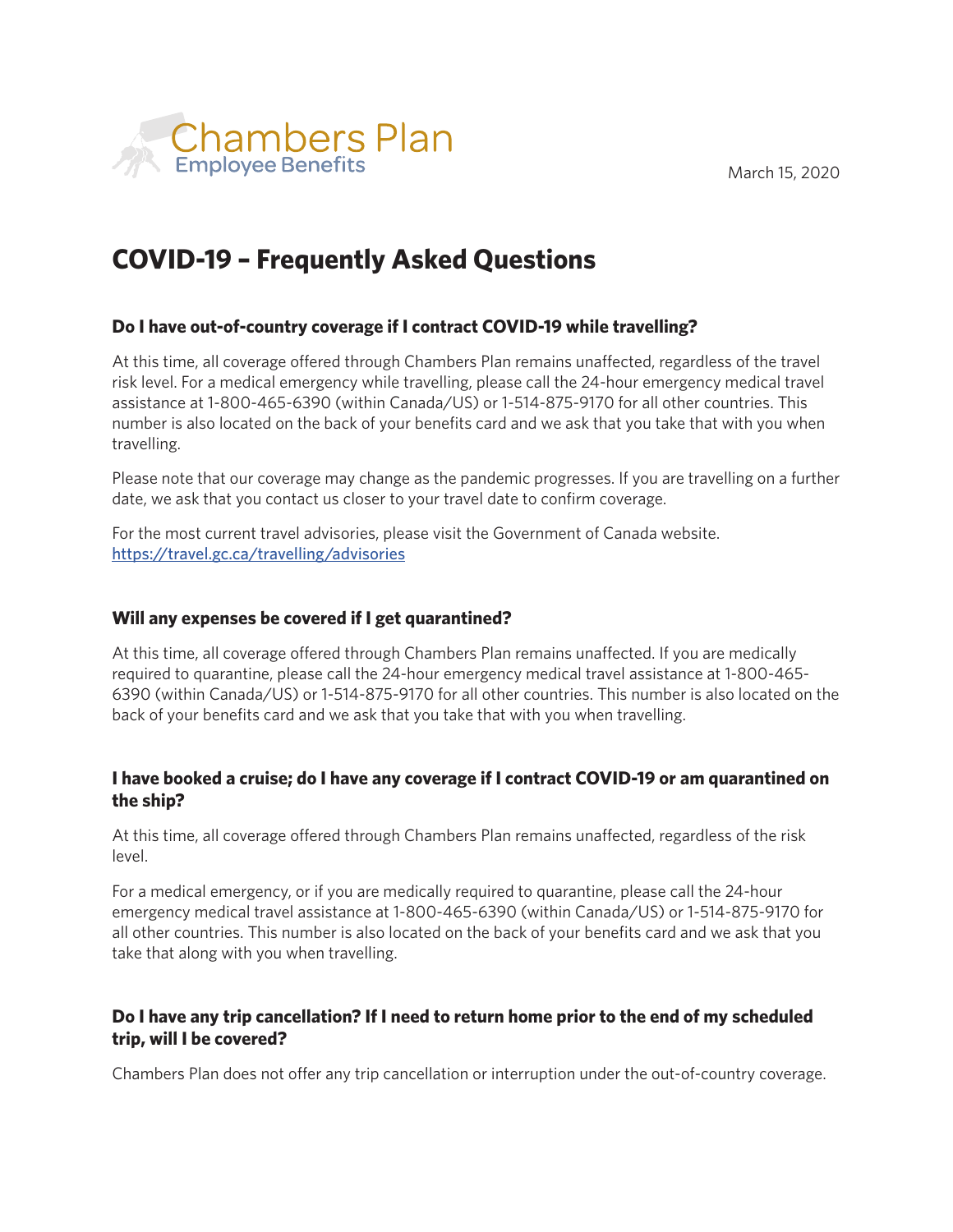

### **I have a trip booked; should I be staying home?**

Since the government of Canada is recommending avoiding all non-essential travel, we would recommend the same. However, we are not in the position to tell you if you should be travelling or not.

### **Do I have disability coverage if I contact COVID-19 or am quarantined?**

If you hold Weekly Indemnity coverage under Chambers Plan and have contracted COVID-19, or have been under quarantine, or both, you can submit a claim.

A self-imposed quarantine, not ordered by a Provincial Health Authority or a physician, is not considered a disability. A quarantine requested by an employer is also not considered a disability.

Should you have additional questions in relation to submitting a claim, or if you require claim forms, please contact our Customer Service Centre at 1-800-665-3365.

If you do not have Weekly Indemnity coverage and are placed under quarantine, you may be eligible for Employment Insurance benefits. Please visit the Employment Insurance website in your area for further information.

#### **In case I become quarantined can I buy more than a 30/90 day supply?**

You may still purchase a three-month supply. Only one month can be put through your drug card at the time of purchase. The remainder must be submitted manually for reimbursement after your trip. You must complete an Employee Reimbursement Form for Drug Claims and submit it with your receipts by email or fax. Please indicate "Vacation Supply" at the top of the claim form and we will forward the claim to Telus Assure for processing. Do not send the claim directly to Telus as they will deny the claim as a duplicate claim. All vacation supply claims must be authorized by the Customer Service Department. Please click on the following link for the claim form.

[https://www.chamberplan.ca/uploads/ck/files/CH\\_telusreimbursement\\_e.pdf](https://www.chamberplan.ca/uploads/ck/files/CH_telusreimbursement_e.pdf)

### **Given these uncertain times and the possibility of delays in public services, what's the best way to manage my plan and submit claims?**

The best way to manage your plan is through our online benefits platform, my-benefits.ca. If you haven't created an account, you can do so by clicking "sign-up" and then following the steps. Once you've created an account you can sign up for direct deposit of claims payments to receive reimbursement of your claims, as soon as they are processed.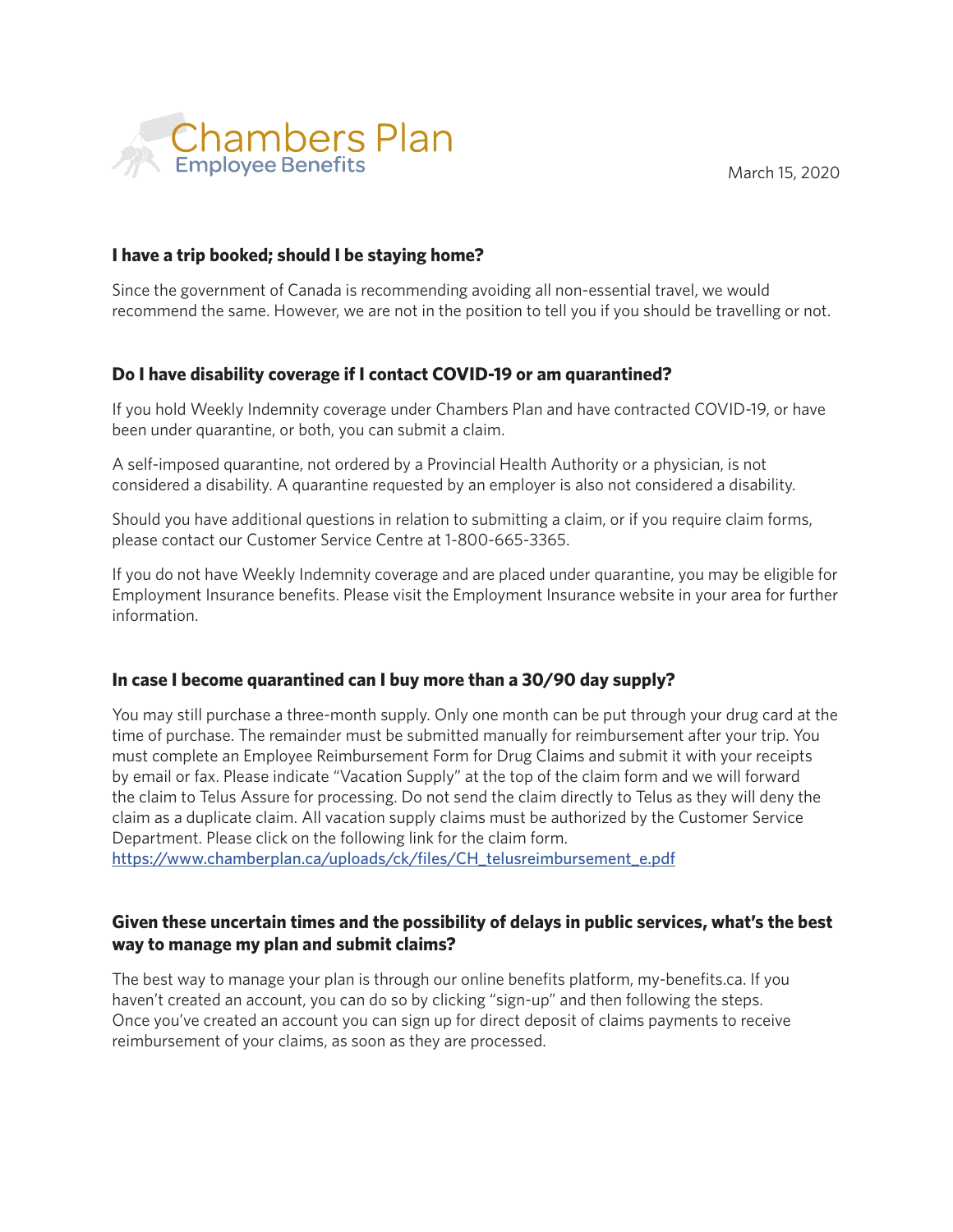

# **COVID-19**

# **Be Prepared, Be Informed, and Protect Yourself**

## **COVID-19 is a new type of coronavirus**

- Coronaviruses can cause minor and more serious infections.
- COVID-19 is thought to be transmitted by close contact with people and through respiratory droplets.
- Symptoms of COVID-19 infections include fever, cough and difficulty breathing.

**Social distancing measures** can help reduce the number of new cases, and protect communities.

Self-isolation is essential if you have symptoms or have been diagnosed - stay home if you do not need medical assistance.

Keep a distance between yourself and others, at work and in public places.

Avoid crowds and large social events.



**WASH YOUR HANDS** often with soap and water for 20 seconds.



**COUGH OR SNEEZE** in a tissue or the bend of your arm. Wash your hands afterwards.



**CLEAN SURFACES** that are often touched, like phones, toilets, door handles, etc.



**AVOID TOUCHING** your eyes, nose and mouth with unwashed hands. Social distancing measures can help reduce the number of new cases, and protect communities.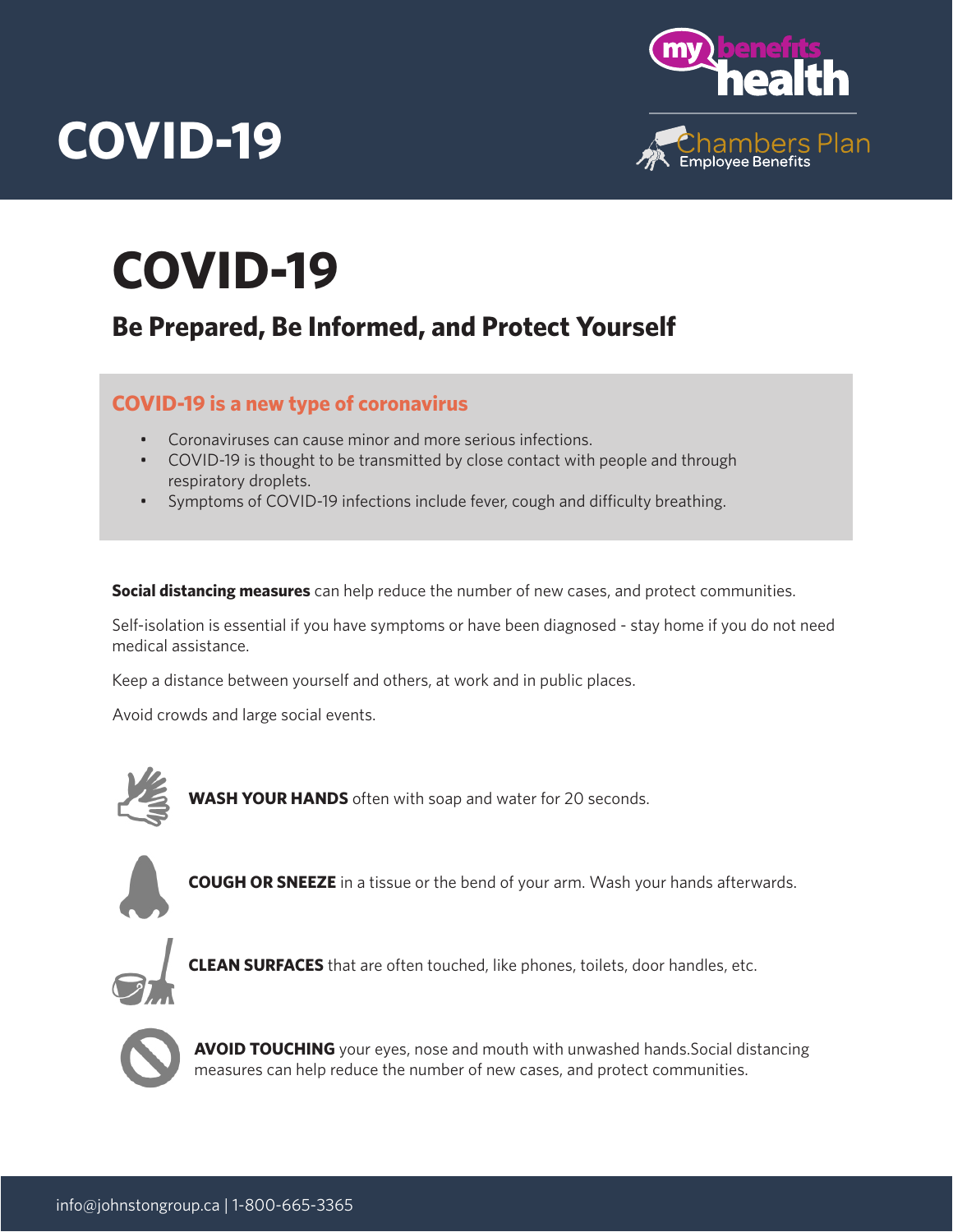

## **BE PREPARED**

Even though there might not be any COVID-19 cases in your community, it is best to be prepared and know what to do to **prevent** it and **protect** yourself and your loved ones. Here are some things to keep in mind:

- Make sure to **follow social distancing measures** and **hygiene best prevention practices**
- **If you are sick** with a cold, the flu or any other illnesses, **stay at home**
- **Have a plan** in case you get sick, especially if you are a parent or a caregiver
- **Avoid panicking**, but be prepared: make sure **you have everything you might need** in case you get sick (prescriptions, foods, soap, tissues, cleaning products)

## **BE INFORMED**

#### **RISK ASSESSMENT**

In Canada, the risk associated with COVID-19 is currently **low** for the general population. The global risk is now **very high**.

The risk varies by countries and changes over time. For updated information, you can refer to the World Health Organization [COVID-19](https://www.who.int/emergencies/diseases/novel-coronavirus-2019) page.

#### **PEOPLE MOST AT RISK**

**Elderly** and **immunocompromised** people are at higher risk. If you are sick, avoid being in contact with at-risk people.

#### **RELIABLE INFORMATION**

The [Government of Canada](https://www.canada.ca/en/public-health/services/diseases/2019-novel-coronavirus-infection.html) and [Johns Hopkins Center for Health Security](http://www.centerforhealthsecurity.org/resources/COVID-19/) provide reliable and updated information on their COVID-19 outbreak page.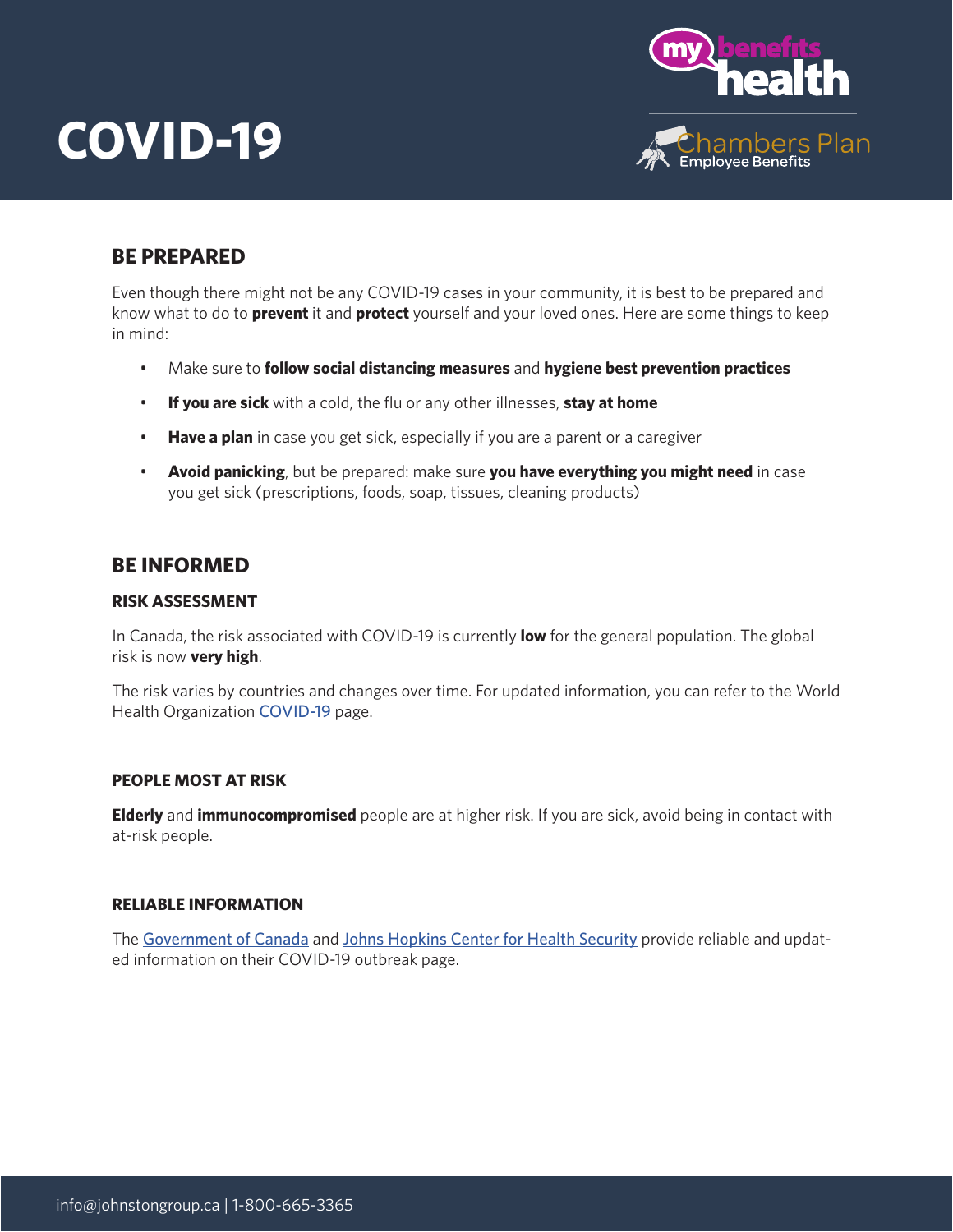

## **PROTECT YOURSELF**

If you get sick, refer to the following guidelines:

- 1. Call your health care provider or your provincial health authority<sup>1</sup> before going to a clinic. Inform them of your symptoms and provide any relevant information, such as your travel history.
- 2. **If your symptoms are not severe** and you do not need medical assistance, self-isolate and stay home.
- 3. **If your symptoms are severe**, call a COVID-19 dedicated clinic where available, or call your provincial health authority to know where to go. Do not go to the emergency or any clinic without calling beforehand. You can also call our Health Information Specialists for a list of clinics.

# **If you have COVID-19 symptoms or if you have been diagnosed, here's what you should and shouldn't do to protect yourself and others:**

**Self-isolate.** This means, stay at home.

**Rest.** If your symptoms are not severe and you do not need medical assistance, get some rest and stay hydrated.

**Use delivery services.** For supplies, food, medications, etc. Pay online and ask your delivery to be dropped off outside.

**Inform people of your symptoms.** If you need to be in contact with people, inform them of your symptoms or your diagnosis beforehand. For example, call any clinic before getting there and let them know of your symptoms.

**Avoid at-risk people.** Avoid hospitals, long-term care centres, older adults, people with chronic conditions or compromised immune systems.

**Avoid going outside or having visitors.** If you do: wear a mask properly or cover your mouth and nose, maintain a 2-metre distance from others, and cover your mouth and nose with your arm when coughing or sneezing.

**Avoid traveling.** If you have symptoms or have been diagnosed, avoid all travels to any destination to protect people around you.

<sup>1 811</sup> or Ontario 1-866-797-0000, Manitoba 1-888-315-9257, Nunavut 867-975-5772, Northwest Territories 911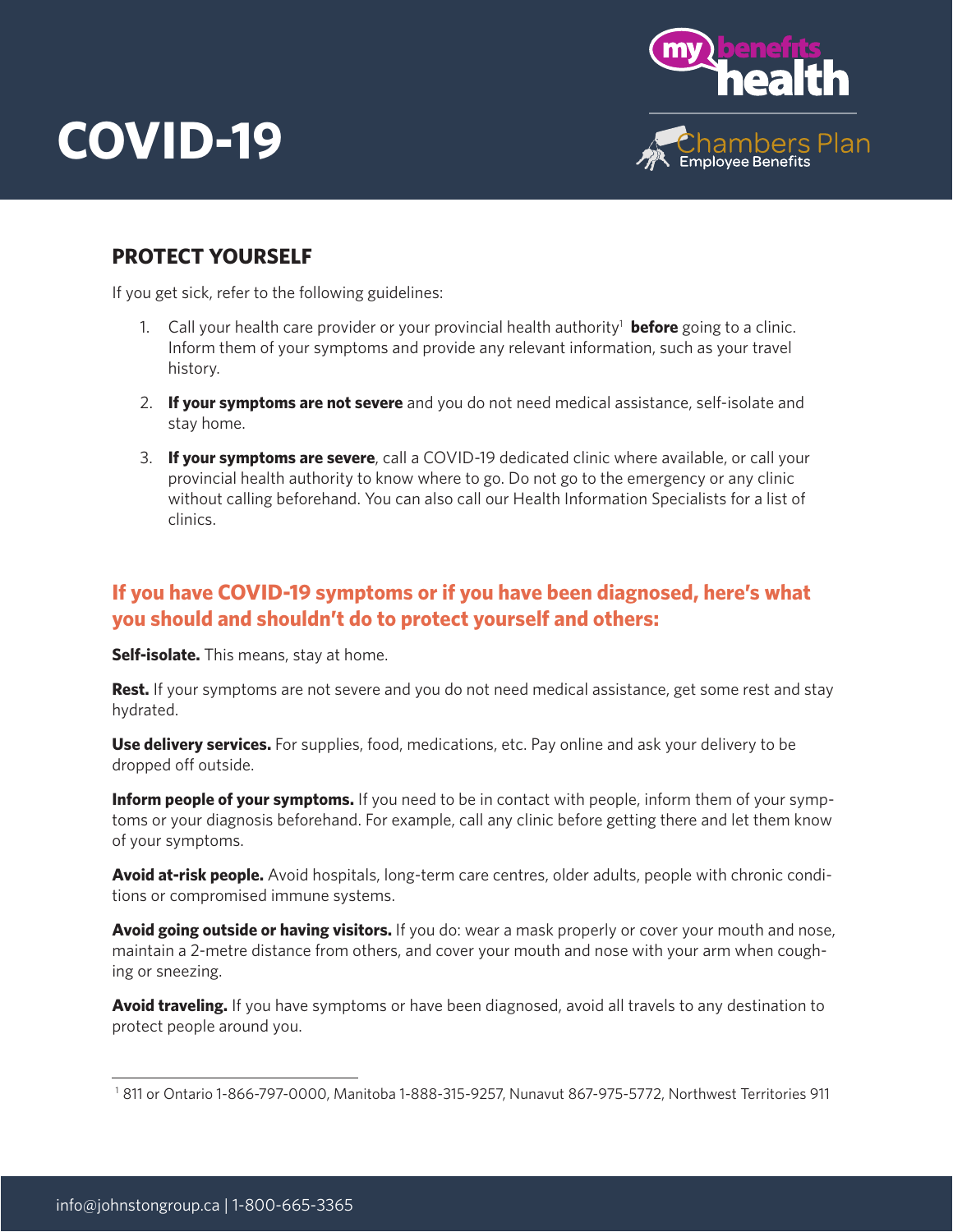

## **IN THE WORKPLACE**

#### **For employers**

- Make sure employees are **informed** and have **access** to reliable information
- **Assess the situation daily** and adjust the information if necessary
- Rely on **trusted sources of information** to share with your teams for support, contact our **Health Information Specialists** or refer to your **Health Navigation platform**
- Provide access to **handwashing areas** and **hand sanitizer** while promoting hygiene best practices
- If possible, allow employees to **work from home** or arrange schedules to **reduce social contact**
- **Be flexible** with sick day requests and adjust your policies as needed
- **If you are sick, stay at home**
- Learn from COVID-19 and prepare for future similar events

#### **For employees**

- **Increase the physical distance** between yourself and your colleagues
- **Follow hygiene best prevention practices** wash your hands and your workstation often
- **Be flexible** if possible, **work from home** and change your schedule to **limit social contact**
- **If you are sick, stay at home**
- For trusted information and support, you can call our **Health Information Specialists** or refer to your **Health Navigation platform**